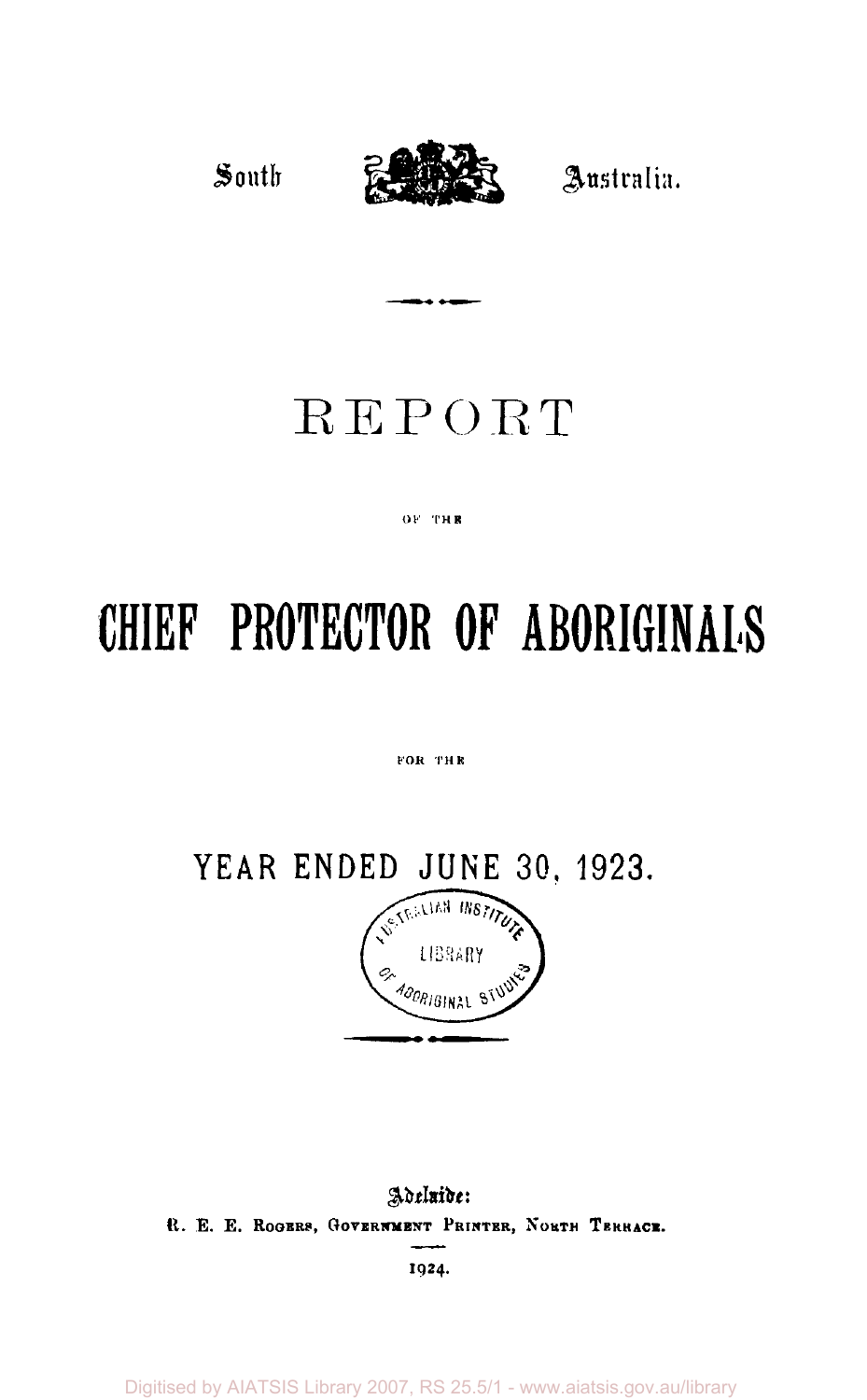# **7 JAN 1963**  437 REPORT.

كالمتعارض

# Aboriginals Department, Adelaide, September 19th, 1923.

Sir—I have the honor to submit this, my report on the work of the Aboriginal Department for the year ended June 30th, 1923, also reports received from the Protector of Aborigines for the Far North, and the Superintendents of the aboriginal stations.

The late Chief Protector of Aboriginals, Mr. W. G. South, died on the 27th May last, and I was honored by being appointed as his successor. Mr. South had ably filled the position of Protector of Aborigines since March 1st, 1908. On the 1st September, 1915. the Point Pearce Station, and on the 1st January, 1916, the Point McLeay Mission Station were both taken over by the Aboriginals Department from the Missionary Associations, who, until then, had charge of them. The management of these stations added very considerably to the Chief Protector's work and responsibility.

Before taking up my present work as Chief Protector of Aboriginals I was for nearly 14 years Superintendent of the Point Pearce Station, and I give my report, as Superintendent, on the work of this station separately. It will be seen from the profit and loss account that the operations at this station for the past year have resulted in a loss of £601 17s. 6d. This loss is small when it is remembered that the station is now carrying an aboriginal population of 261, many of whom are non-producers, being old, infirm and dependants. Mr. W. R. Penhall has been appointed to succeed me as Superintendent of this station, and I have every confidence that he will carry on the work satisfactorily.

The operations at Point McLeay resulted in a loss of £4,408 16s. 4d., which is less than last year's amount. Previous to occupying the position of Superintendent at Point Pearce, I was for over seven years Superintendent of Point McLeay Station, and since my appointment to my present position I have visited Point McLeay with especial interest. I was pleased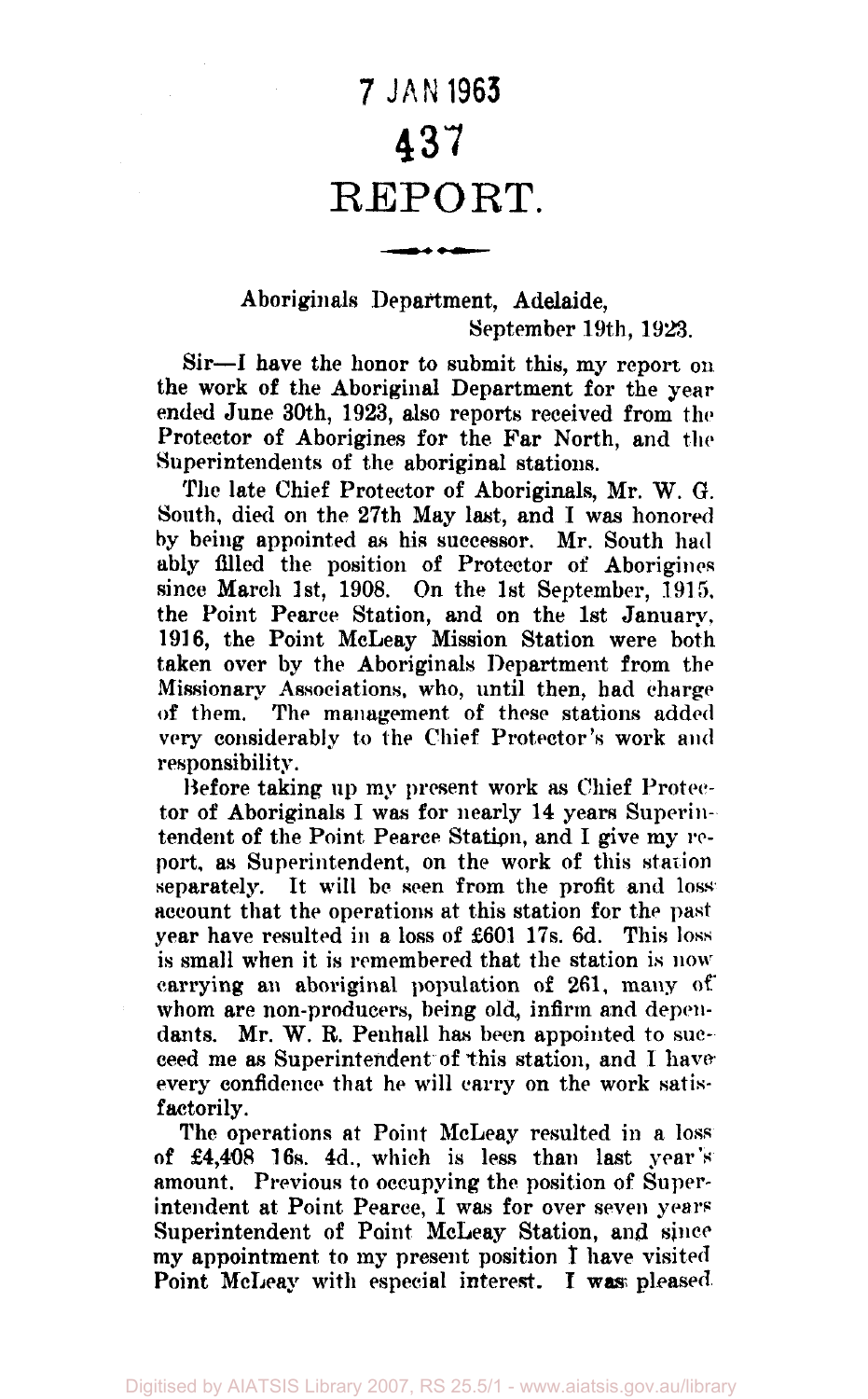to note the progress made with the dairying industry on the station. On the other hand the problem of firewood has become a serious and costly one, as there is little firewood to be obtained in the district. In conversation with the Superintendent, Mr. J. B. Steer, when visiting there, we discussed the advisability 'of forming a sub-station at Salt Creek on the Coorong, where the clearing of the scrub would provide firewood and reproductive work for the natives, and where there is a considerable area of land which could be made an aboriginal reserve. The average annual rainfall there is 16in., and the land, when cleared, would carry stock and pay for cultivation.

I consider the most urgent problem to be dealt with in our work for the aborigines is the better control and training of the rising generation, which consists principally of half-castes, quadroons, and octoroons. A Bill dealing with this important matter, transferring aboriginal children at the age of fourteen years to the care of the State Children's Department, will be dealt with by the present session of Parliament. This much-needed legislation, if passed, will mean a big advance in our methods of dealing with the aborigines, and should result in fitting the young to become self-supporting members of the community and an asset to the State. In order to better prepare the children for transition to the State Children's Department, it has been suggested that a training school, with dormitory for the girls, be established at Point McLeay Station. These will be especially useful, as, in addition to proving a training home, it will provide sleeping accommodation and reduce the overcrowding in the cottages.

I purpose, as soon as possible, visiting and inspecting Koonibba Mission Station, also aboriginals in the north and along the East-West railway, when I shall have an opportunity of interviewing police officers and others in charge of ration depots for aboriginals.

Rations, clothing, blankets, and medical comforts have been supplied during the year to a number of depots throughout the State, and have been distributed by the issuers of rations to the old, sick, and infirm natives, and to others found to be in needy circumstances.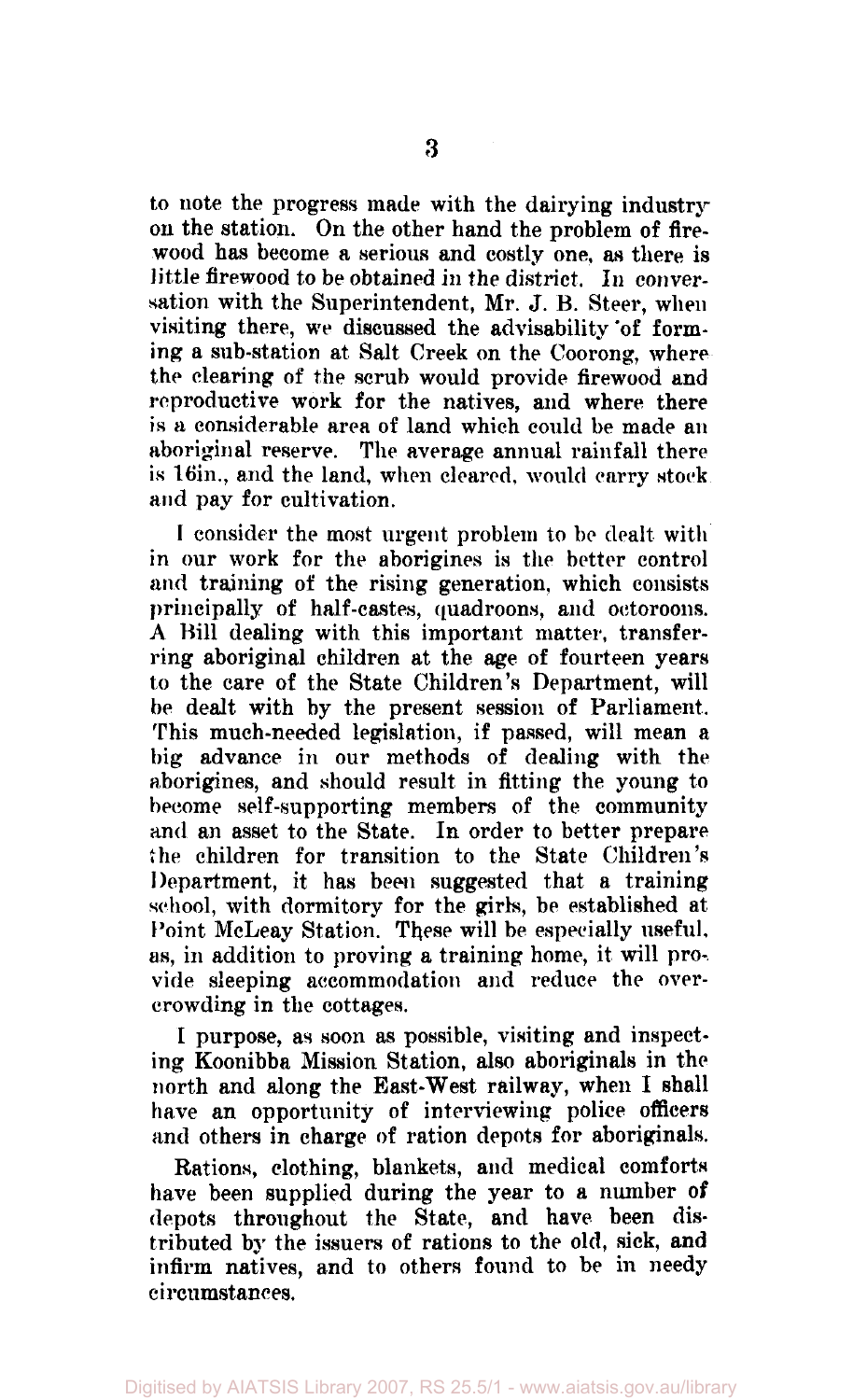The medical needs of the natives have been attended to throughout the year; the medical officers and hospital officers and attendants have all given to native patients every attention. Owing to the outbreak of enteric fever at Point Pearce Station, three fully qualified "nurses were sent there by this department. A temporary hospital was established there, and the natives segregated. The disease has been stamped out. Four aboriginals died of this disease. There would have doubtless been many more deaths if effective measures had not been taken for dealing with the epidemic.

It is estimated that the approximate number of aboriginals in this State are—Full-bloods, 3,757; halfcastes, 1,001; total, 4,758. Point McLeay has a population of 335, including aboriginals, in that district: of these 40 are full-bloods. The number on Point Pearce is 261, of whom 26 are full-bloods. At Koonibba Station there are 141, of whom 75 are fullbloods.

Point McLeay.—Births, 2 full-blood, 13 half-caste; deaths, 3 full-blood, 1 half-caste.

Point Pearce.—Births, 13 half-caste; deaths, 11 half-caste.

Koonibba.—Births, 4 full-blood, 3 half-caste; deaths, 6 full-blood.

The following convictions were recorded against aborigines during the year:—

| Obscene language               | $\bf{2}$         |
|--------------------------------|------------------|
| Drunkenness                    | 21               |
| Breach of Licensing Act        | -42              |
| Mental defective               | $\mathbf{2}$     |
| Unlawful possession  4         |                  |
| Indecent and riotous behaviour | $\mathbb{R}^n$   |
| Resisting police               | $\boldsymbol{2}$ |
| Cruelty to animals             | $\mathbf{2}$     |
| Breach of Aborigines Act       | -6               |
|                                | S                |
| Idle and disorderly            | - 7              |
| Assault                        | $\mathbf{1}$     |
| Indecent assault               | -1               |
|                                |                  |
| Total convictions  94          |                  |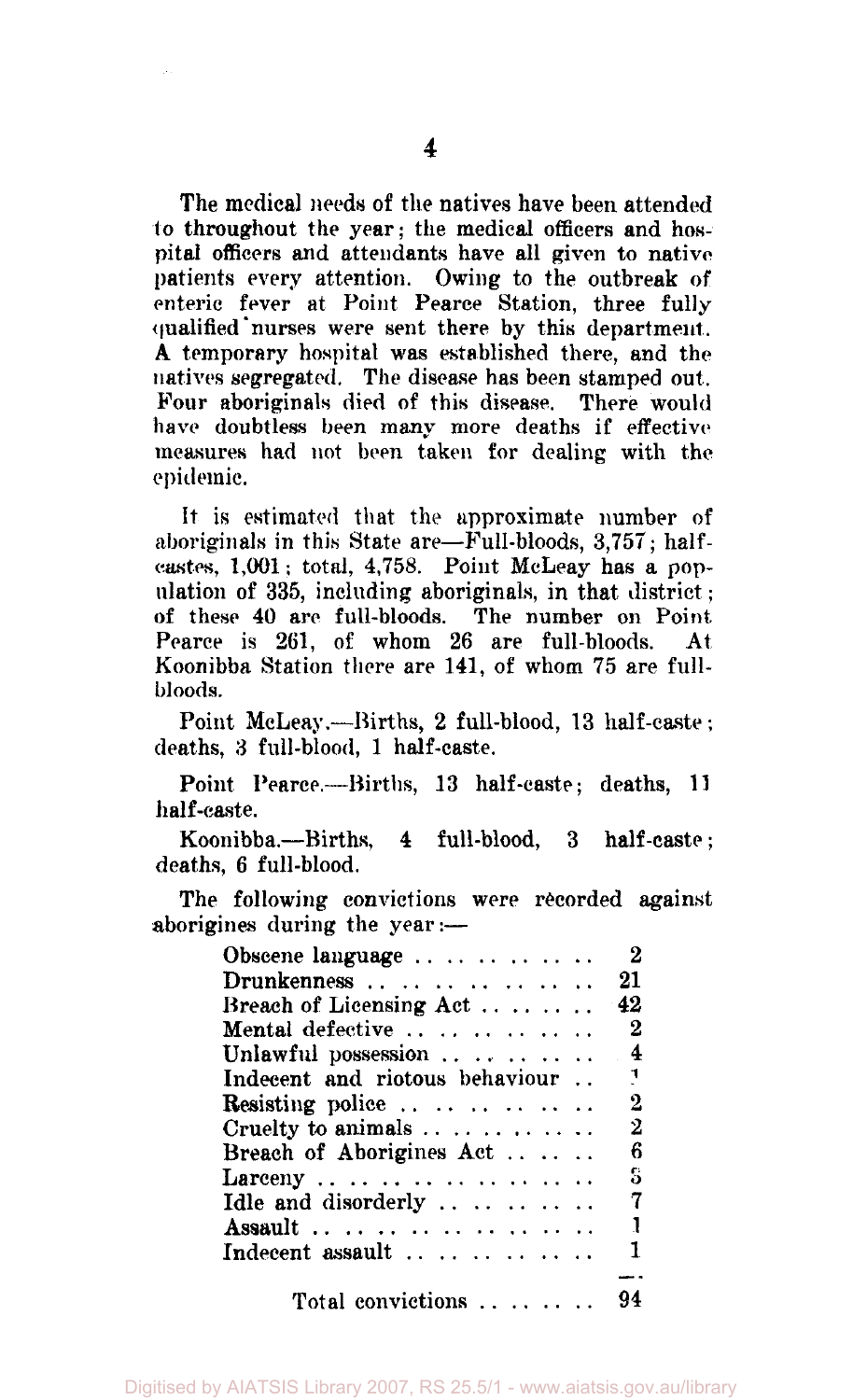Twelve persons were convicted for supplying intoxicating liquor to aborigines.

| the year are as follows:—<br>EXPENDITURE.                                                                                |          |  |                               |  |
|--------------------------------------------------------------------------------------------------------------------------|----------|--|-------------------------------|--|
| $Head$ $Offec$ —                                                                                                         |          |  | $\pounds$ s.d. $\pounds$ s.d. |  |
| Salaries $\ldots$ $\ldots$ $\ldots$ $\ldots$ $\ldots$<br>Provisions, blankets, clothing,<br>medical expenses, transport, | 828 16 2 |  |                               |  |
| ete         3,820 8 7<br>Advisory Council of Aborigines,<br>printing, stationery, and                                    |          |  |                               |  |
| allowance to secretary $50\quad18$ 7                                                                                     |          |  | $4.700 \quad 3 \quad 4$       |  |
| Point Pearce Station-                                                                                                    |          |  |                               |  |
| Salaries and wages $\ldots \ldots \ldots 5,465$ 1 9                                                                      |          |  |                               |  |
| Implements, stock, stores, &c. $\ldots$ 5,877 19 3                                                                       |          |  |                               |  |
| Point McLeay Station-                                                                                                    |          |  | $--$ 11,343 1 0               |  |
| Salaries and wages $\ldots$ $\ldots$ $\ldots$ 3,108 15 2                                                                 |          |  |                               |  |
| Implements, stock, stores, &c. . 4,733 6 9                                                                               |          |  |                               |  |
| Rent of sections  41 15 $\theta$                                                                                         |          |  |                               |  |
| <b>Repairs to cottages</b> 30 $2 \times 8$                                                                               |          |  | 7,914 0 4                     |  |
|                                                                                                                          |          |  | Total  £23,957 4              |  |

The total expenditure is £1,600 2s. 2d. less than the previous 12 months.

| RECEIPTS.                                                                             | $\mathbf{\pounds}$ s. d. |       |
|---------------------------------------------------------------------------------------|--------------------------|-------|
| From sales of produce, &c., Point Pearce<br>Station                                   | 10,703 19 11             |       |
| From sales of produce, &c., Point McLeay                                              | $4.824$ 18 1             |       |
| Refund of advances to aborigines for rail .                                           | $172 \quad 3 \quad 4$    |       |
| Total receipts  £15,701 1 4                                                           |                          |       |
|                                                                                       |                          |       |
| This amount shows a decrease of $\pounds1,017$ 7s, 10d, on last year,                 |                          |       |
|                                                                                       |                          | s. d. |
|                                                                                       |                          |       |
|                                                                                       |                          |       |
| Cost of aborigines to South Australian Go-<br>vernment for 12 months ended June 30th. |                          |       |

I have, &c,

*V. G*ARNETT, Chief Protector of Aboriginals.

The Honorable Commissioner of Public Works, Adelaide.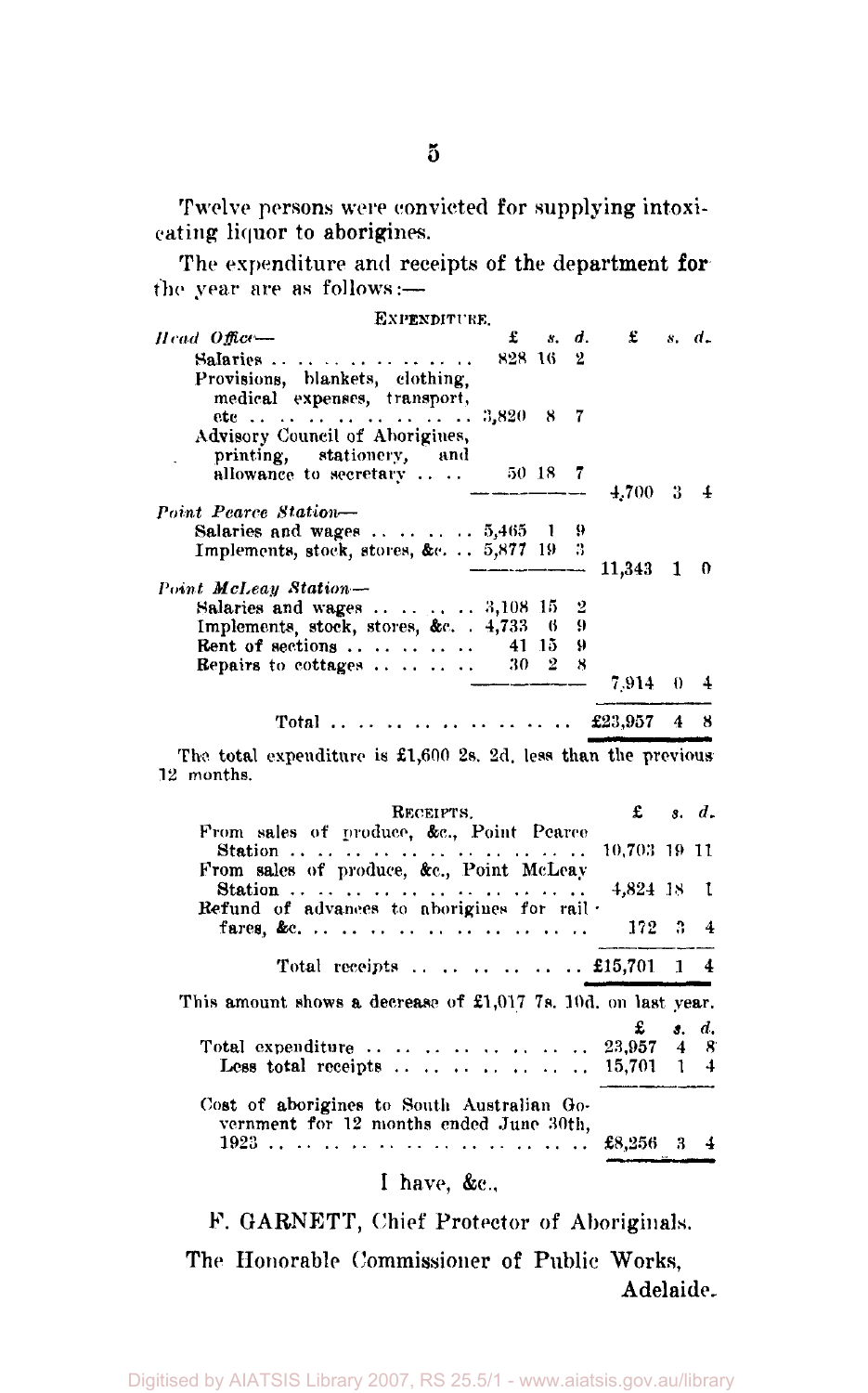| PROFIT AND LOSS ACCOUNT OF THE FOINT FEARCE<br>STATION FOR THE YEAR ENDED JUNE 30TH, 1923. |                          |                    |          |                 |              |                |
|--------------------------------------------------------------------------------------------|--------------------------|--------------------|----------|-----------------|--------------|----------------|
|                                                                                            | £                        | 8.                 | d.       | £               |              | s. d.          |
| To Salary of superintendent and<br>storekeeper                                             | 480.                     | 0                  | 0        |                 |              |                |
| Wages of aboriginals and white<br>laborers                                                 | 4,362                    | 1                  | 9        |                 |              |                |
|                                                                                            |                          |                    |          | 4,842           | $\mathbf{1}$ | - 9            |
| Rations for aboriginals<br>School books for aboriginal                                     | 707 -                    | 8                  | 6        |                 |              |                |
| children                                                                                   | 17 17                    |                    | 1        | 725             | -5           | -7             |
| Horses                                                                                     | $\overline{\phantom{a}}$ |                    |          | 45              | $\bf{0}$     | $\theta$       |
| Interest                                                                                   |                          |                    |          | 503 17          |              | 5              |
| Head office salaries and ex-                                                               |                          |                    |          |                 |              |                |
| penses                                                                                     |                          |                    |          | 91              |              | $1 \; 10$      |
| Depreciation-                                                                              |                          |                    |          |                 |              |                |
| $\mathbf{\hat{F}}$ urniture $\cdots$<br>المتعالمية<br>$\ddotsc$<br>$\ddot{\phantom{0}}$    |                          | 5 12 9             |          |                 |              |                |
| Implements, tools, &c.                                                                     | 151 1                    |                    | - 9      |                 |              |                |
| Harness<br>$\ddot{\phantom{a}}$                                                            | 21 12 10                 |                    |          |                 |              |                |
|                                                                                            |                          |                    |          | 178             |              | 7 <sub>4</sub> |
| Net profit brought forward                                                                 |                          |                    |          | 2,753           |              | 0 <sub>1</sub> |
|                                                                                            |                          |                    |          | £9,138 14       |              | $_{0}$         |
|                                                                                            |                          | $\pounds$ $\kappa$ | d.       | £               | 8.           | d.             |
| By Store                                                                                   |                          |                    |          | 493 13          |              | 3              |
| Farm account, wheat and other                                                              |                          |                    |          |                 |              |                |
| produce $\cdots$ $\cdots$ $\cdots$                                                         |                          |                    |          | 3,377           | - 8          | 7              |
| Rent of cottages $\ldots$ .<br>$\ddot{\phantom{a}}$<br>Stock accounts-                     |                          |                    |          | $105 - 16 = 10$ |              |                |
| Cattle $\cdots$ $\cdots$ $\cdots$<br>$\ddot{\phantom{a}}$                                  | 281 0                    |                    | 0        |                 |              |                |
| Sheep<br>$\ddot{\phantom{a}}$                                                              | 1,153 15                 |                    | 0        |                 |              |                |
| $\ddot{\phantom{0}}$                                                                       | 65 17                    |                    | $\Omega$ |                 |              |                |
|                                                                                            |                          |                    |          | 1,500 12<br>297 | 5            | $\theta$<br>9  |
| Meat                                                                                       |                          |                    |          |                 |              |                |
| Sundry debtors---Amount col-<br>lected in excess of anticipation                           |                          |                    |          | 9               | $\theta$     | $\bigcirc$     |
| Net profit brought forward                                                                 | $\overline{\phantom{a}}$ |                    |          | 2,753           | $\theta$     | ı              |
| Balance net loss for year.                                                                 | $\overline{\phantom{0}}$ |                    |          | 601 17          |              | 6              |
|                                                                                            |                          |                    |          |                 |              |                |
|                                                                                            |                          |                    |          | £9,138 14       |              | 0              |
| BALANCE-SHEET OF THE POINT PEARCE STATION<br>AS AT JUNE 30TH, 1923.                        |                          |                    |          |                 |              |                |
| LIABILITIES.                                                                               |                          |                    |          |                 |              |                |
|                                                                                            | £                        | s. d.              |          | £               | 8.           | d.             |
| H.M. Government.     12,002 15<br>H.M. Government interest account 1,450 19 11             |                          |                    | 8        |                 |              |                |
|                                                                                            |                          |                    |          | 13,453 15       |              | 7              |
| Capital account                                                                            |                          |                    |          | 11,362          | 9            | 5              |
| Sundry creditors                                                                           |                          |                    |          | 536 10          |              | 5              |
| Net profit brought forward                                                                 |                          |                    |          | 2,753           | 0            | 1              |
| Less net loss for year                                                                     | 601 17                   |                    | 6        | 2,151           | 2            | 7              |
|                                                                                            |                          |                    |          |                 |              |                |
|                                                                                            |                          |                    |          | £27,503 18      |              | 0              |

PROFIT AND LOSS ACCOUNT OF THE POINT PEARCE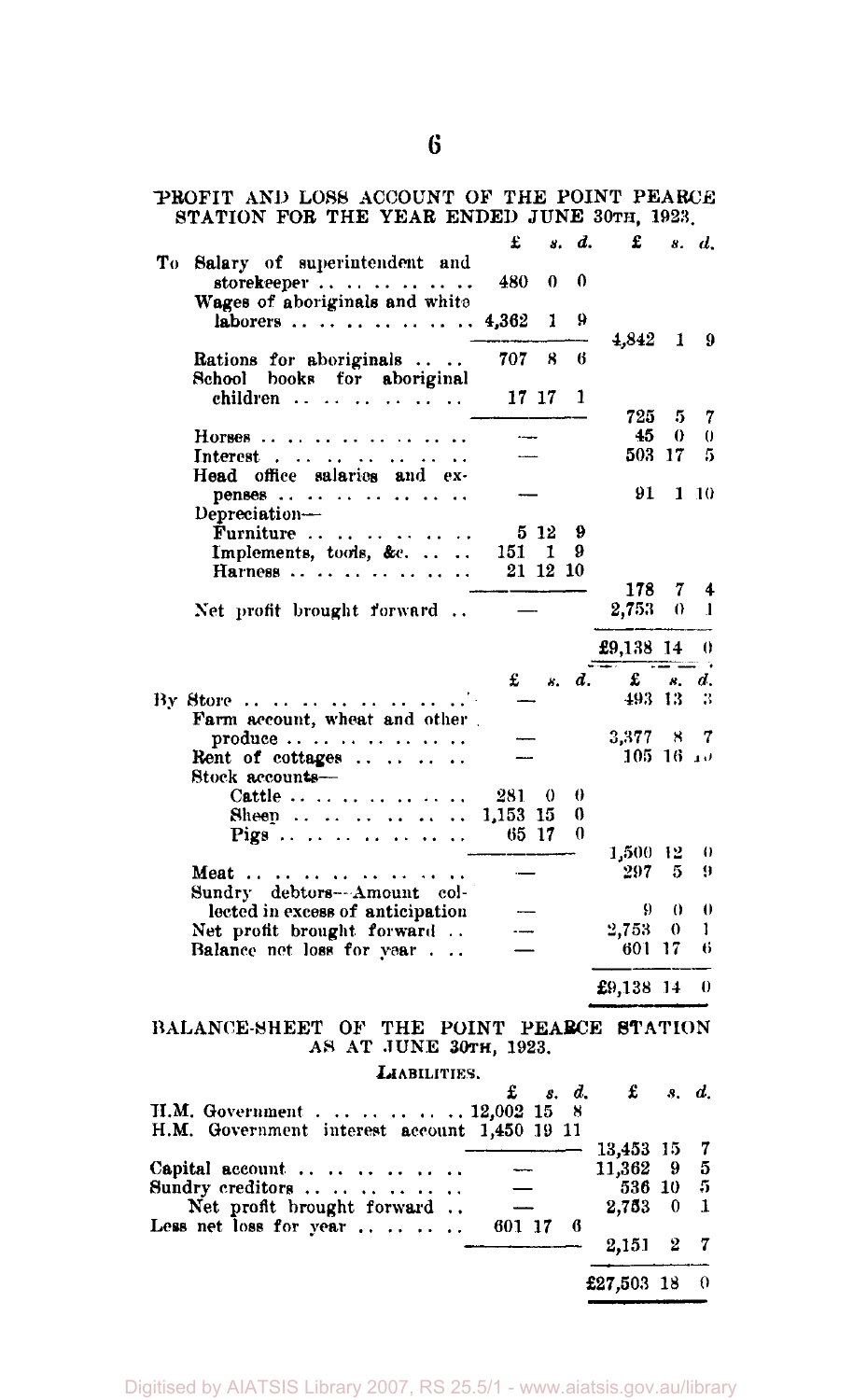BALANCE-SHEET-oontinued.

| ASSETS.                                                    | £        | s.       | d.       | £            | 8.       | d. |
|------------------------------------------------------------|----------|----------|----------|--------------|----------|----|
| Station buildings                                          | 8,920    | 0        | 0        |              |          |    |
| Improvements $\dots \dots \dots \dots \dots$               | 5,640    | $\theta$ | 0        |              |          |    |
|                                                            |          |          |          | 14,560-      | $\bf{0}$ | 0  |
| Implements, vehicles, &c.    1,359 15                      |          |          | 9        |              |          |    |
| Furniture                                                  | $106$ 14 |          | 4        |              |          |    |
| Harness                                                    | 194 15   |          | 2        |              |          |    |
|                                                            |          |          |          | 1,661        | 5        | 3  |
| Stocks on hand-                                            |          |          |          |              |          |    |
| Store        .<br>$\ddot{\phantom{a}}$                     | 915-11   |          | 3        |              |          |    |
| Wheat                                                      | 12       | 0        | 0        |              |          |    |
|                                                            |          | 38 15    | 0        |              |          |    |
| $\ddot{\phantom{0}}$                                       | 1,440    | 0        | 0        |              |          |    |
| Cornsacks                                                  | 116 17   |          | 6        |              |          |    |
| Woolpacks                                                  | 0        | 3        | 0        |              |          |    |
| Pigs feed, barley<br>$\ddot{\phantom{a}}$                  | $\bf{1}$ | 0        | 0        |              |          |    |
| Binder twine                                               |          | $6\,16$  | 0        |              |          |    |
| Super                                                      | $\pm$    | 0        | 0        |              |          |    |
| Brieks                                                     | 3.       | $\theta$ | 0        |              |          |    |
| Lime<br>$\ddot{\phantom{a}}$                               | 3        | 0        | 0        |              |          |    |
|                                                            | 1        | $\Omega$ | 0        |              |          |    |
| Rabbit poison                                              | 2.       | 2        | 0        |              |          |    |
|                                                            |          | $1\,10$  | 0        |              |          |    |
| Posts and standards                                        | 26.      | 0        | 0        |              |          |    |
| Share farmers' seed and super                              | 460      | 8        | 7        |              |          |    |
| Livestock-                                                 |          |          |          |              |          |    |
|                                                            | 1,185    | 0        | 0        |              |          |    |
| Cattle                                                     | 1,193    | 0        | 0        |              |          |    |
| Sheep                                                      | 5,469    | 0        | $\bf{0}$ |              |          |    |
| Pigs                                                       | 96       | 0        | 0        |              |          |    |
|                                                            |          |          |          | 10,975       | 3        | 4  |
| Wheat certificates-                                        | 2        | 7        | 5        |              |          |    |
| 1915-16 expected to realise<br>$\ddot{\phantom{0}}$        | 67 -     | 7        | 2        |              |          |    |
| 1916-17 expected to realise<br>1917-18 expected to realise | 52       |          | 3 11     |              |          |    |
| $\ddot{\phantom{0}}$<br>$1918-19$ expected to realise      | 16       | -1       | 9        |              |          |    |
| 1919-20 expected to realise<br>$\ddot{\phantom{a}}$        | 31 15    |          | 6        |              |          |    |
| 1920-21 expected to realise                                |          | 65 15    | 5        |              |          |    |
| S.A. Farmers' Union pool.<br>$\ddot{\phantom{a}}$          | 71 18    |          | 3        |              |          |    |
|                                                            |          |          |          | 307          | 9        | 5  |
|                                                            |          |          |          |              |          |    |
|                                                            |          |          |          | £25,503 $18$ |          | 0  |
|                                                            |          |          |          |              |          |    |
| F. GARNETT, Chief Protector of Aboriginals.                |          |          |          |              |          |    |
| August 24th, 1923.                                         |          |          |          |              |          |    |
|                                                            |          |          |          |              |          |    |
|                                                            |          |          |          |              |          |    |
| PROFIT AND LOSS ACCOUNT OF THE POINT MCLEAY                |          |          |          |              |          |    |
| STATION FOR THE YEAR ENDED JUNE 30TH, 1923.                |          |          |          |              |          |    |
|                                                            | £        | 8.       | d.       | £            | 8.       | d. |

|                                                        | 8. d. t. 8. d. |          |                   |
|--------------------------------------------------------|----------------|----------|-------------------|
| To Farm                                                |                | 777 1 10 |                   |
| Sheep                                                  |                | 62 7 10  |                   |
| Fowls                                                  |                |          | $2\quad 0\quad 0$ |
| Rations for aboriginals<br>School books for aboriginal | 549 10 3       |          |                   |
| children                                               |                |          |                   |
|                                                        |                |          |                   |

Digitised by AIATSIS Library 2007, RS 25.5/1 - www.aiatsis.gov.au/library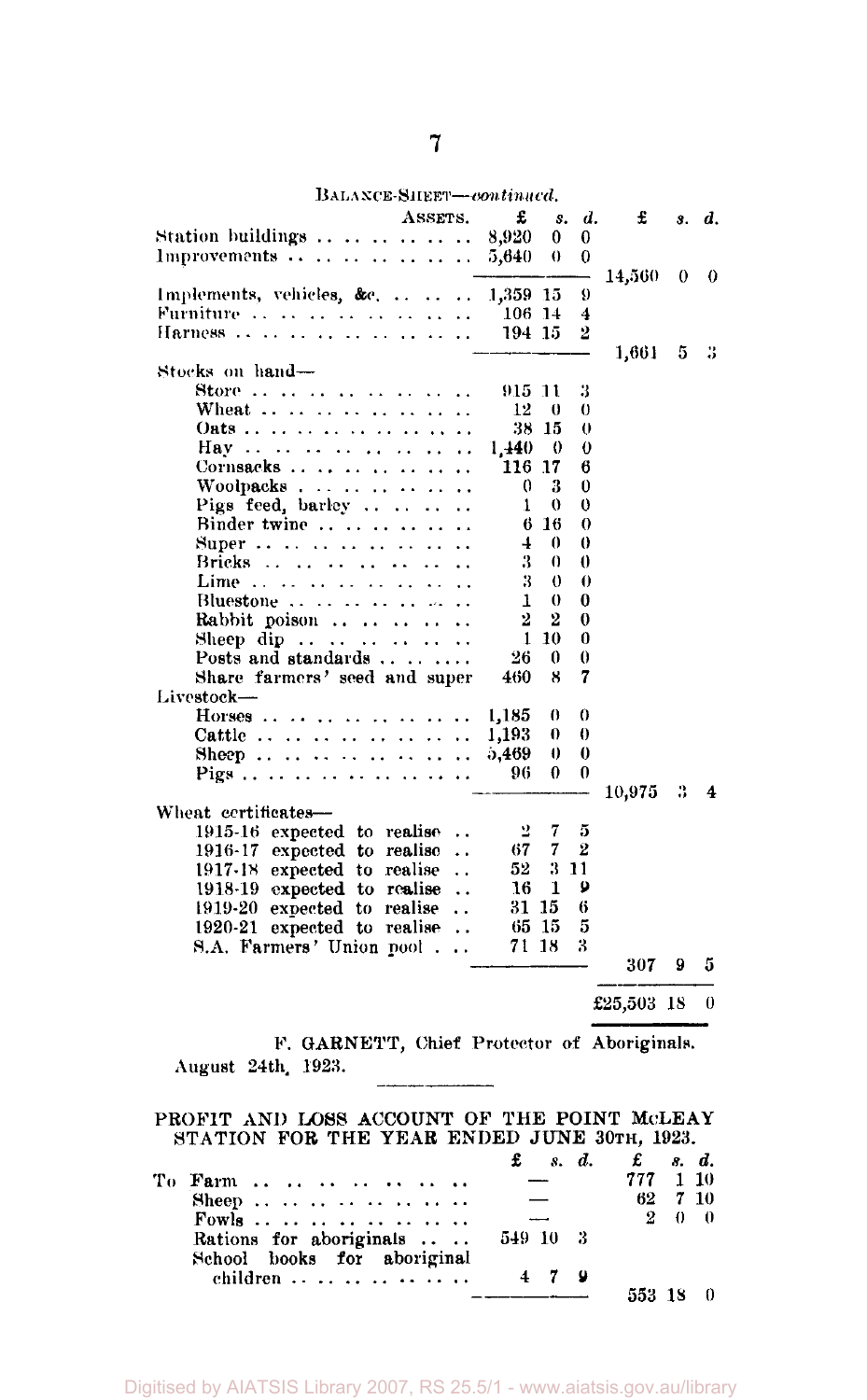| PROFIT AND LOSS ACCOUNT, ETC.-continued.                                                                              |           |              |       |              |            |                |
|-----------------------------------------------------------------------------------------------------------------------|-----------|--------------|-------|--------------|------------|----------------|
|                                                                                                                       | £         | 8.           | d.    | £            | $\delta$ . | d.             |
| To Salaries of superintendent and                                                                                     |           |              |       |              |            |                |
| storekeeper                                                                                                           | 376       | $\mathbf{0}$ | 0     |              |            |                |
| Wages of aboriginals and white                                                                                        |           |              |       |              |            |                |
| laborers                                                                                                              | 2,763 17  |              | 8     |              |            |                |
|                                                                                                                       |           |              |       | 3,139 17     |            | 8              |
| Depreciation-                                                                                                         |           |              |       |              |            |                |
|                                                                                                                       |           | 616          | 2     |              |            |                |
| Furniture<br>$\sim$ $\sim$<br>$\cdots$<br>$\ddot{\phantom{0}}$                                                        |           | 63 3 10      |       |              |            |                |
| Implements, &c<br>$\sim$<br>$\ddot{\phantom{a}}$                                                                      |           |              |       |              |            |                |
| Harness<br>$\ddot{\phantom{0}}$                                                                                       |           | $7\,11$      | 7     |              |            |                |
| $\mathbf{Rent}$<br>$\cdots$<br>$\cdots$                                                                               |           |              |       |              | 41 15      | 9              |
|                                                                                                                       |           |              |       | 77           | 11         | 7              |
| Head office salaries and expenses                                                                                     |           |              |       | 91           | 1.         | 10             |
| Interest        .                                                                                                     |           |              |       | 1,204        | 1          | 7              |
| Net loss brought forward $\ldots$                                                                                     |           |              |       | 21,910       | 9          | 1              |
|                                                                                                                       |           |              |       |              |            |                |
|                                                                                                                       |           |              |       | £27,860      | 4          | 4              |
|                                                                                                                       |           |              |       |              |            |                |
| By Store $\dots$ $\dots$                                                                                              |           |              |       | 847.         | 7          | 6              |
| $\ddot{\phantom{0}}$                                                                                                  |           |              |       | 127 13       |            | 5              |
| Meat<br>$\ddot{\phantom{0}}$<br>Ω.<br>$\ddot{\phantom{0}}$                                                            | 342 10 10 |              |       |              |            |                |
| Cattle<br>$\mathbb{Z}^{\mathbb{Z}^n}$<br>$\ddot{\phantom{a}}$                                                         |           |              |       |              |            |                |
| Horses $\dots$<br>. .                                                                                                 | 21        | $\mathbf{0}$ | 0     |              |            |                |
| Pigs $\ldots$ $\ldots$<br>$\sim$ $\sim$<br>$\sim$ $\sim$<br>$\ddotsc$<br>$\ddot{\phantom{0}}$<br>$\ddot{\phantom{0}}$ | 200 19    |              | ß     |              |            |                |
|                                                                                                                       |           |              |       | 564 10       |            | 4              |
| Mats and baskets<br>Mats and baskets<br>Net loss for year  4,408 16                                                   |           |              |       | $\mathbf{1}$ | 7          | 8              |
|                                                                                                                       |           |              | 4     |              |            |                |
| Add net loss brought forward . 21,910 9                                                                               |           |              | 1     |              |            |                |
|                                                                                                                       |           |              |       | 26,319       | 5          | 5              |
|                                                                                                                       |           |              |       |              |            |                |
|                                                                                                                       |           |              |       |              |            |                |
|                                                                                                                       |           |              |       | £27,860      | $\pm$      | $\overline{4}$ |
|                                                                                                                       |           |              |       |              |            |                |
|                                                                                                                       |           |              |       |              |            |                |
|                                                                                                                       |           |              |       |              |            |                |
| BALANCE-SHEET OF THE POINT MCLEAY STATION<br>AS AT JUNE 30TH, 1923.                                                   |           |              |       |              |            |                |
|                                                                                                                       |           |              |       |              |            |                |
| LIABILITIES.                                                                                                          |           |              |       |              |            |                |
|                                                                                                                       | £         |              | s. d. | £            |            | s. d.          |
| H.M. Government account    28,193 13 11                                                                               |           |              |       |              |            |                |
| H.M. Government interest account 3,063 18                                                                             |           |              | 5     |              |            |                |
|                                                                                                                       |           |              |       | 31,257       | 12         | 4              |
| Sundry creditors                                                                                                      |           |              |       | 329 11       |            | 6              |
| Capital account<br>$\ddotsc$<br>$\ddot{\phantom{0}}$                                                                  |           |              |       | 5,550        | 6          | 4              |
|                                                                                                                       |           |              |       |              |            |                |
|                                                                                                                       |           |              |       | £37,137 10   |            | 2              |
|                                                                                                                       |           |              |       |              |            |                |
| ASSETS.                                                                                                               | £         |              | s. d. | £            | s.         | d.             |
| Buildings<br>المتواصل وماليته<br>μ.<br>$\ddotsc$                                                                      | 4,429     | ı            | 3     |              |            |                |
| Improvements<br>$\ddot{\phantom{0}}$                                                                                  | 2,034     |              | 1 11  |              |            |                |
|                                                                                                                       |           |              |       | 6,463        | 3          | ⊻              |
| <b>Furniture</b><br>$\ddot{\phantom{a}}$                                                                              | 129       |              | 6 11  |              |            |                |
| Implements, vehicles, &c<br>. .                                                                                       | 568 14    |              | 6     |              |            |                |
| Harness<br>$\ddot{\phantom{a}}$                                                                                       | 68        | 4            | 7     |              |            |                |
|                                                                                                                       |           |              |       | 766          | 6          | 0              |
| Stocks on hand-                                                                                                       |           |              |       |              |            |                |
| $Store \ldots$<br>$\cdots$                                                                                            | 725.      |              | 811   |              |            |                |
| Mats and baskets<br>$\ddotsc$                                                                                         | 1         | 9            | 6     |              |            |                |
|                                                                                                                       | 6         | 0            | 0     |              |            |                |
| Boot shop, boots, materials, &c.<br>Farm account-<br>Skins                                                            |           |              |       |              |            |                |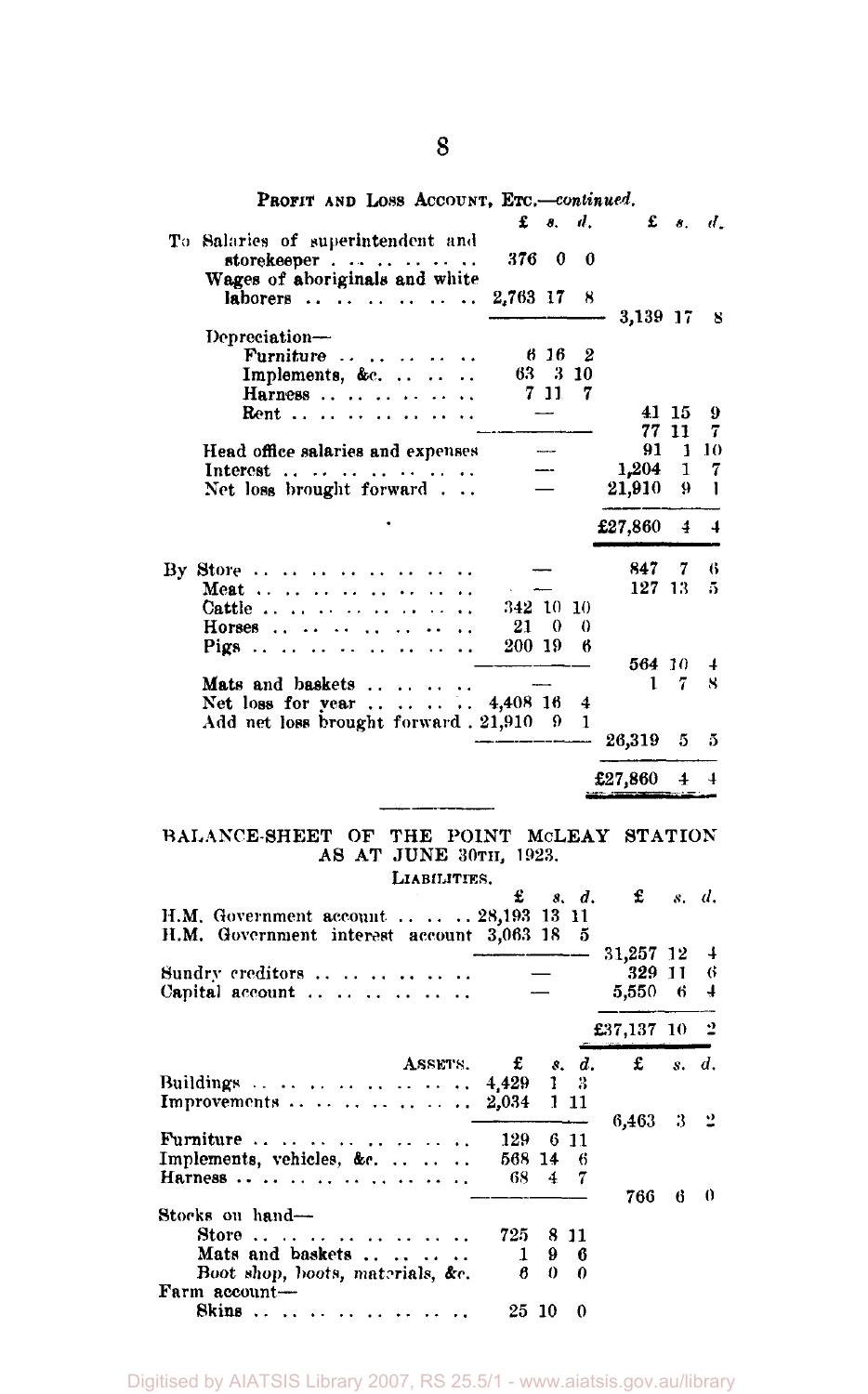| Assurs—continued.                                |                         |              |   |                                |      |       |
|--------------------------------------------------|-------------------------|--------------|---|--------------------------------|------|-------|
| Farm account-                                    | £                       | s. d.        |   | £                              |      | s. d. |
| Pollard                                          |                         | $3 \; 15$    | 0 |                                |      |       |
| Barley                                           | $\mathbf{0}$            | 9            | 0 |                                |      |       |
|                                                  |                         | 0 10         | 6 |                                |      |       |
| Chaff                                            | 10                      | 0            | 0 |                                |      |       |
| Hay         .                                    | 490 -                   | $\mathbf{0}$ | 0 |                                |      |       |
| Motor spirit $\ldots$ $\ldots$ $\ldots$ $\ldots$ | $\overline{\mathbf{2}}$ | 6            | 0 |                                |      |       |
| Lime                                             | $\mathbf{1}$            | 5.           | 0 |                                |      |       |
| Bricks                                           |                         | $2\,10$      | 0 |                                |      |       |
| Cement                                           |                         | $1 \quad 6$  | 0 |                                |      |       |
| Fencing posts $\cdots$ $\cdots$ $\cdots$         |                         | 11 10        | 0 |                                |      |       |
| Livestock-                                       |                         |              |   |                                |      |       |
| Cattle         .                                 | 1,585                   | $\bf{0}$     | 0 |                                |      |       |
| Horses                                           | 289                     | 0.           | 0 |                                |      |       |
| Sheep  194 4                                     |                         |              | 0 |                                |      |       |
| Pigs                                             | 219 10                  |              | 0 |                                |      |       |
|                                                  |                         |              |   | 3,569 13 11                    |      |       |
| Sundry debtors                                   |                         |              |   |                                | 19 1 | х     |
| Net loss for year   4,408 16                     |                         |              | 4 |                                |      |       |
| Add net loss brought forward $\ldots$ 21,910     |                         | - 9          | 1 |                                |      |       |
|                                                  |                         |              |   | 26,319 5                       |      | - 5   |
|                                                  |                         |              |   | £37,137 10 2                   |      |       |
| v<br><b>GARNETT</b>                              |                         |              |   | Chief Protector of Aboricinals |      |       |

**BALANCE-SHEET, ETC.—***continued.* 

*Fotector of Aboriginals.* **August 24th, 1923.** 

# POINT PEARCE ABORIGINAL STATION. ANNUAL REPORT.

Port Victoria, June 30th, 1923.

Sir—I have the honor to forward you the following report for the year ending June 30th, 1923:-

*Harvest Returns.*—The average per acre of wheat was 104bush.; barley, 15bush.; and oats, 16bush. All farming was done on shares. After making allowances for share farmers, the total station share was—<br>Wheat. 13.036bush.: barley. 5.283bush.: oats. 13,036bush.; barley, 5,283bush.; oats, l,713bush.; making total of station share of grain grown 20,032bush.; hay, 320 tons; hay now on hand 480 tons.

The rainfall record for the year was under 13in.

The wool clip totalled 114 bales, from 3,447 sheep and 1,139 lambs shorn. The number of lambs tailed was 687, being an average of 48 per cent. The rains came too late this season for a good lambing. Bountiful rains, however, have fallen in May and June, and the outlook for the season is very good. This year we have in crop 2,100 acres. Seeding is finished, and most of the crop is up and looking well.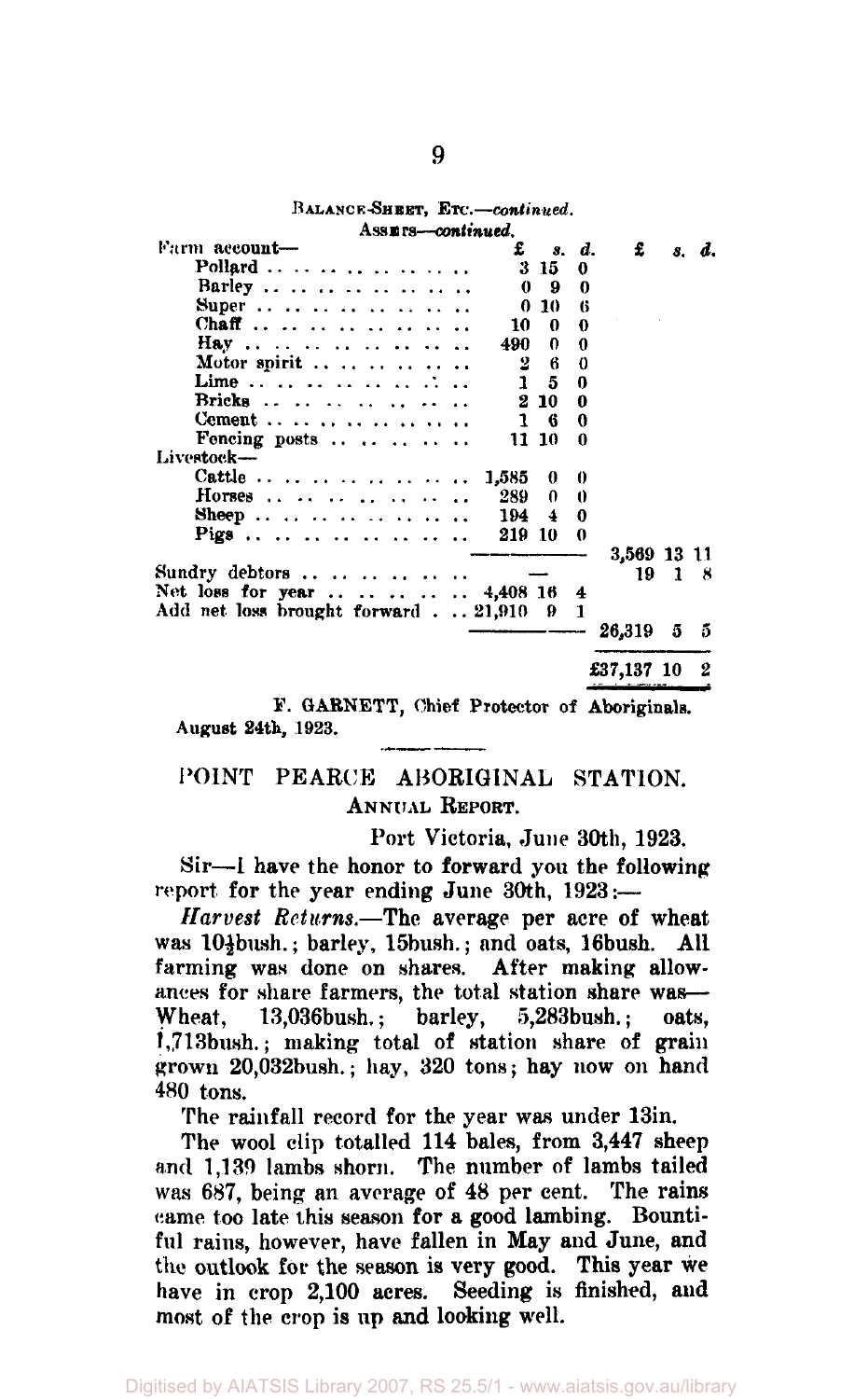We continue to steadily improve our water supply. An artificial catchment has been made on Wardang Island.

We have built two commodious huts for single men, also walls for implement shed. In addition to the general farm and station work, a number of our men have, as usual, been at work away from station as shearers, wheat lumpers, &c. Many of our unmarried girls continue to act as domestics on farms and in the townships in our neighborhood.

I regret to report that many natives have suffered from an epidemic of enteric fever. We have had 45 cases—four have died. A hospital has been established on the station, and the sick have been well attended to by the local doctor (Dr. Browning) and three trained nurses from Adelaide. Neither the doctor nor ourselves have been able to explain the cause of this sickness. The quality of the water supply is good. 1 am glad, however, to report that for some time we have had no fresh cases, and all patients are now convalescent.

Religious services have been conducted on the station weekly, as usual, by visiting ministers and laymen from the churches in our neighborhood, whose unselfish work we again gratefully acknowledge. Sunday evening services were also regularly conducted by Mr. D. Roper and myself. Mr. Roper also continues to act as Superintendent of the Sunday school, in which work he is assisted by the officers' daughters and some native teachers.

All the officers of the station continue to prove efficient workers in their several departments. We have had a change of teachers in the State school this year. The Education Department have sent Mr. Franklin, who is proving an enthusiastic and capable officer. He commenced duties here after Easter holidays.

1 have, &c.

## FRANCIS GARNETT, Superintendent.

The Chief Protector of Aboriginals, Adelaide.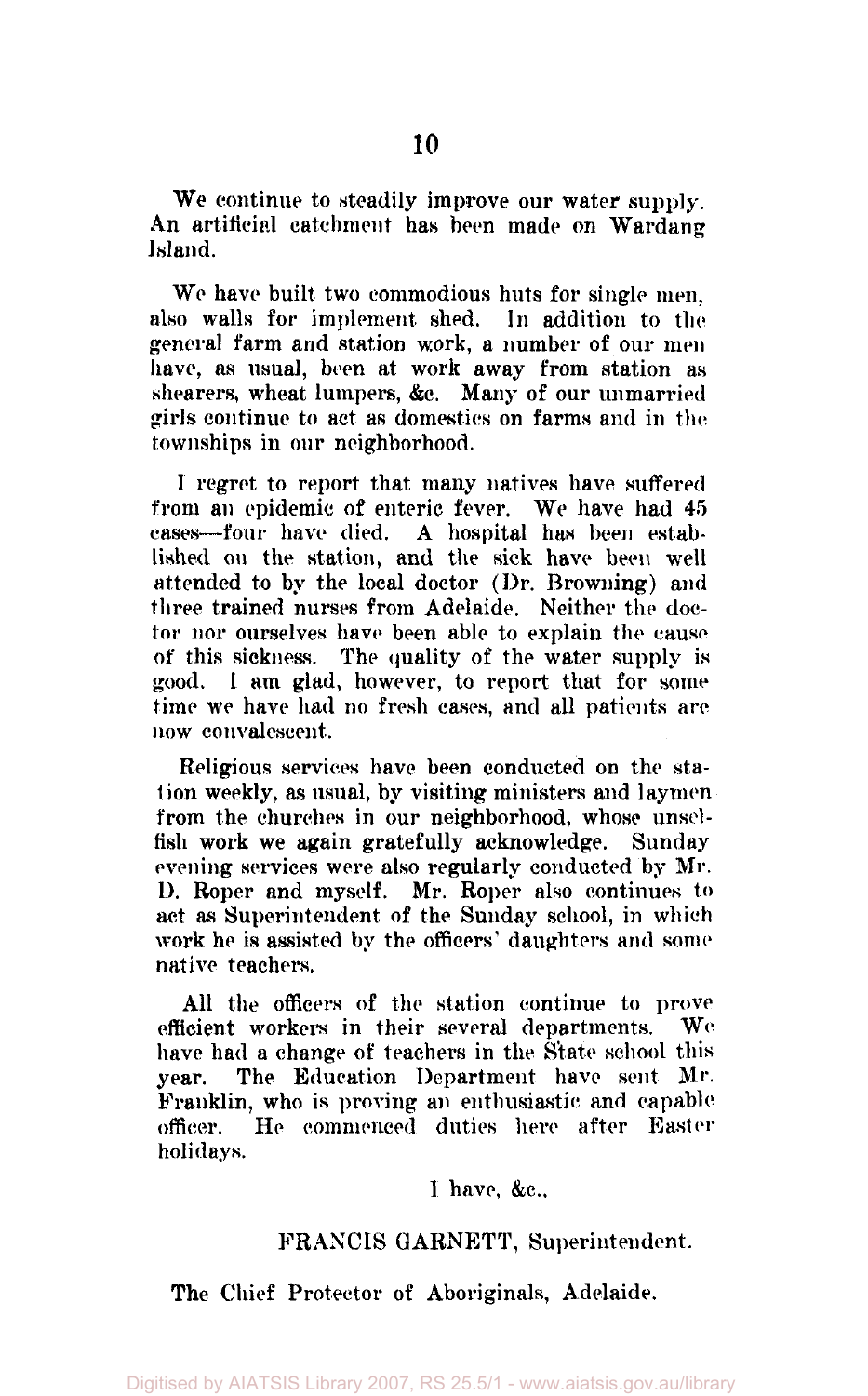# POINT McLEAY ABORIGINAL STATION.

August, 1923.

Sir—I have the honor to submit the following report for the year ending June 30th, 1923:—

We have had a very successful year on the station, the men, women, boys, and girls doing their work very well. Our dairy has been quite a success as far as the working conditions of the machinery are concerned. The milking machines have done wonderfully well, and I am quite sure the cows prefer the machine milker to the hand. The only trouble we have had is the engine, and I am more than convinced that a petrol engine is not the engine to have on an aboriginal station; they are too tricky for our native men to work. The oil engine is quite the best kind of engine for our stations, and we hope to impress this on the Minister so that he will allow us to instal an oil engine.

We have broken in this year about 30 to 35 young heifers, and up to date they are milking well; they are the Milking Shorthorn type, and do well in this district.

Our hay crops turned out well, although the season turned in early. Our lucerne did well, considering the season was such a waterless summer. The present crops are doing well and promise good returns.

Our pigs on Point McLeay still continue to do well, and our bacon pigs have been sold at top prices, both on the station and in the Adelaide market, and are very much admired as bacon pigs.

We only keep enough sheep for rations, but the sheep we have purchased have shown a profit in both meat and wool and skins.

The wood question is still an ever-growing one, and each year it seems to grow larger. We are still fortunate in having the same contractor to supply us with wood; this man employs all our men to cut the wood for him, and when not cutting wood he finds them employment at grubbing and other work. I am still of the opinion that a substation could be worked at Salt Creek on the Coorong in with the Point McLeay Station, and I hope the present Protector will give this his serious consideration.

The boys and girls are still the same when working for the settlers, and that is, if spoken to make straight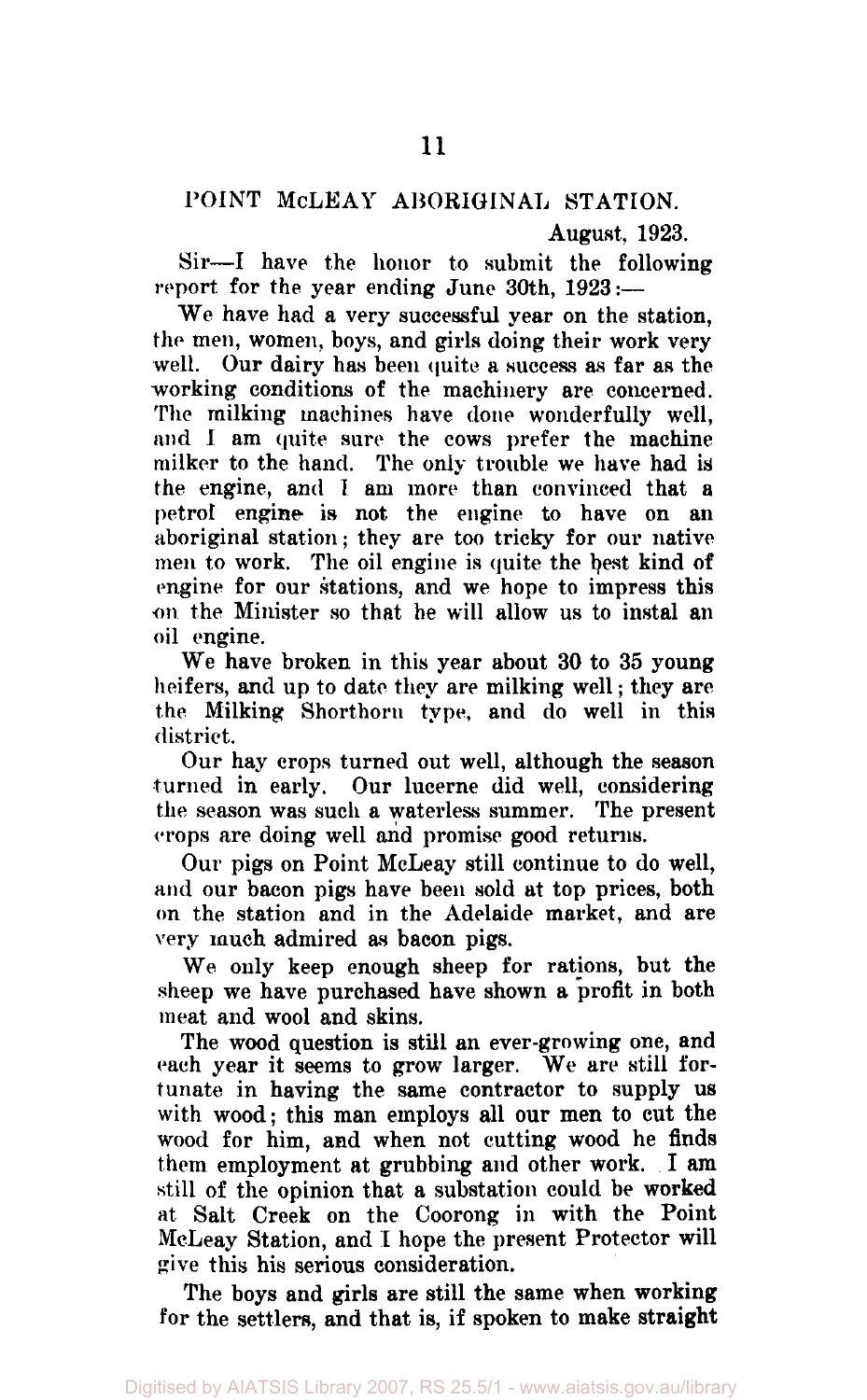back to the station, where the fathers and mothers love to keep them in idleness, and this will continue until we have some law to compel them to stay. One young girl was made to stay at her employment by the acting Chief Protector during the illness of our late Chief Protector, and this girl, I am sure, is the better for it; she has a good mistress, who takes a great interest in her, and will, I am sure, make a very useful maid.

The conduct on the whole has been fair. The natives are still able to secure drink, and this year it was more noticeable than the year previous. I do hope we shall soon be able to abolish this curse to our natives.

The health of the natives was only fair. We have had quite a number of cases of influenza and other severe forms of colds.

Dr. Linn has been a tower of strength in all cases of sickness, and with Mr. H. B. Read, the Missioner, has given every case careful attention, with great success, for which we wish to thank them, and also the Chief Protector for his assistance in getting our sick natives admitted to the Adelaide Hospital, and for this we also wish to thank him.

The religious work is now under a missioner, who is the servant of the Aborigines Friends Association, and is a resident on the station. Mr. H. E. Read, who was our store and book keeper, being appointed as Missioner, and he and Mrs. Read are working hard and doing good work among the natives here, and we wish to offer to the Aborigines Friends Association and Mr. and Mrs. Read our deepest thanks for the splendid work they are carrying on ; and also to members of the Aborigines Friends Association, who have from time to time visited the station, and we can assure them it has helped us to carry on the work.

We regret very much the death of the late Chief Protector (Mr. W. G. South), who was an able man and a friend of the natives. He was very fond of the old natives, and would talk and joke with them when visiting the station, and they looked for his visit to the station with pleasure. All the officers of the station continue to prove efficient workers in their several departments.

I have, &c,

J. B. STEER, Superintendent.

The Chief Protector of Aboriginals, Adelaide.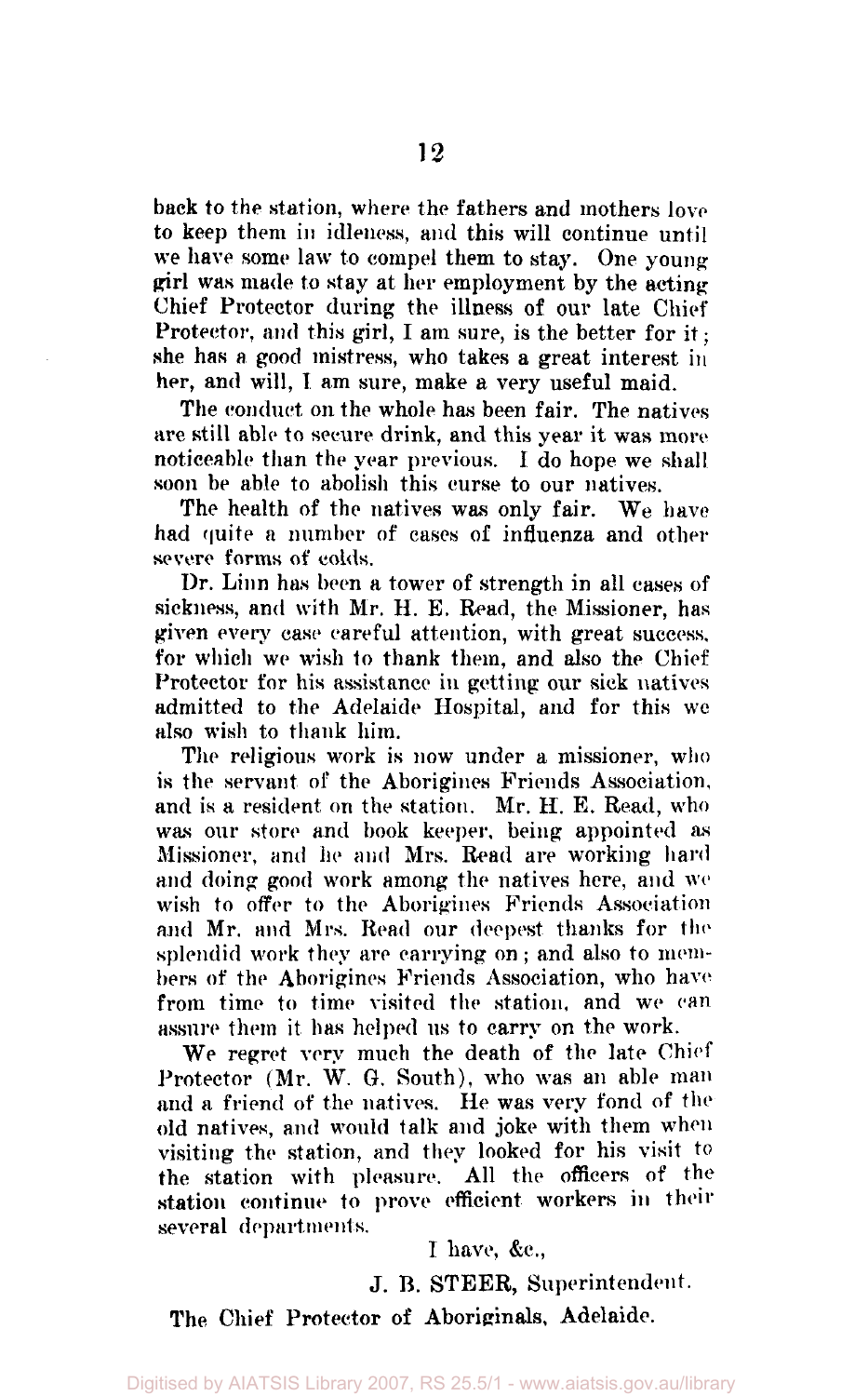# Police Inspector's Office, Port Augusta,

July 26th, 1923.

Sir—I have the honor to submit my annual report on the condition and general conduct of the natives in the Far Northern Division for the year ended June 30th, 1923.

In an interesting and comprehensive report furnished by M.C. Aiston that the general condition of the natives at Mungeranie is satisfactory, although there are a number of old and infirm natives in the surrounding districts who require regular attention. Among the deaths reported for the year were two very old aborigines named Mundowdna Jack and Elias, who claimed that they were young men when McKinlay the explorer camped at Perigundi Lake in 1866, and that they accompanied the explorer to Cuttapirrie Corner of the Cooper. These two old men were the last of the Lake Gregory tribe. The constable suggests that it, would be advisable to have the yearly supply of blankets, &c, forwarded to Mungeranie before the end of March if possible, for distribution amongst the old and needy before the cold and changeable weather sets in. M.C. Aiston reiterates his statement contained in last year's report, that some suitable portion of the back country should be set apart for the exclusive use of the natives, where they could be allowed to live their primitive manner of life, and pursue their tribal habits and customs, and be protected from the vices of others. The race is fast disappearing, and this appears the only practical way of preventing, to some extent, their complete and inevitable extinction.

A satisfactory report has been received from the constable at Innamincka, and there are no circumstances associated with them requiring special report or attention.

There are from 700 to 800 blacks in the Oodnadatta district, and there has been no epidemics of any kind amongst them. Unfortunately there are several cases of "venereal disease" in some of the camps, and owing to the victims being unable to realise the serious nature of the disease, there is a greater tendency of it spreading, for wherever they go they leave behind a trail of infection. The constable at Oodnadatta has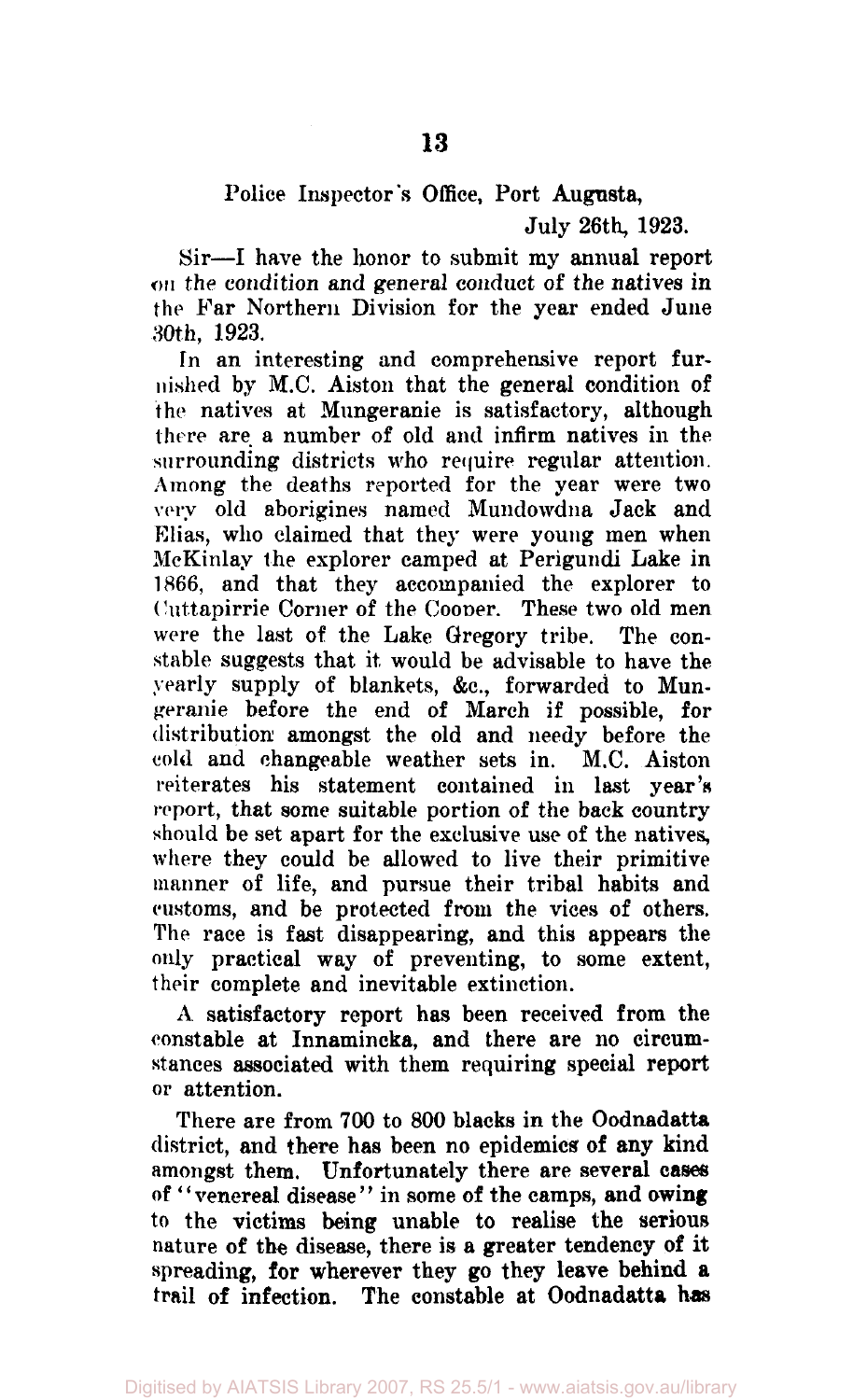treated some of the cases himself, and requests that a supply of medicine and syringes be forwarded to enable him to give them better attention. About 50 aboriginals are at present receiving rations, &c., at the Oodnadatta depot, and about 15 at Lambinna and Indulkinna stations. Requests for further supplies have recently been received from the owners of these stations.

The health of the natives in the Marree district has been good, and the requirements of the old and infirm met by the issue of rations, &c, by the constable in charge of Marree.

In regard to the employment of aboriginals the constable considers that there should be a standard wage and all natives be engaged through the police, as is now done in the Northern Territory and Queensland. Pressure could then be brought to bear on the able-bodied native who travels from one camp to another and loafs on those incapable of earning their own living, and in receipt of Government supplies.

Another matter requiring prompt attention is the educating and welfare of half-caste and three-quartercaste children. Whilst on patrol duty recently" to Finniss Springs the constable noticed two children in a camp, both of whom are perfectly white, although undoubtedly three-quarter-caste. I would suggest that the constable be given permission to arrest these children, and bring them before the court with a view to having them placed under the control of the State Children's Department.

The usual yearly supplies will be sufficient to meet the requirements of the aboriginals in the Beltana, Blinman, Tarcoola, and Fort Augusta districts. Two blankets were recently forwarded to the manager of Thurgla Station for the use of two old natives; a few were also issued to aboriginals when being discharged from the local hospital.

The offences recorded against aboriginals during the year were:—Drunkenness, 2; vagrancy, 5; unlawful possession, 3; and breaches of the Licensing Act, 17.

During the year 24 aboriginals have been treated at the Port Augusta Hospital, 17 of them were discharged as cured, five died, and two are still receiving treatment in the institution. I might mention that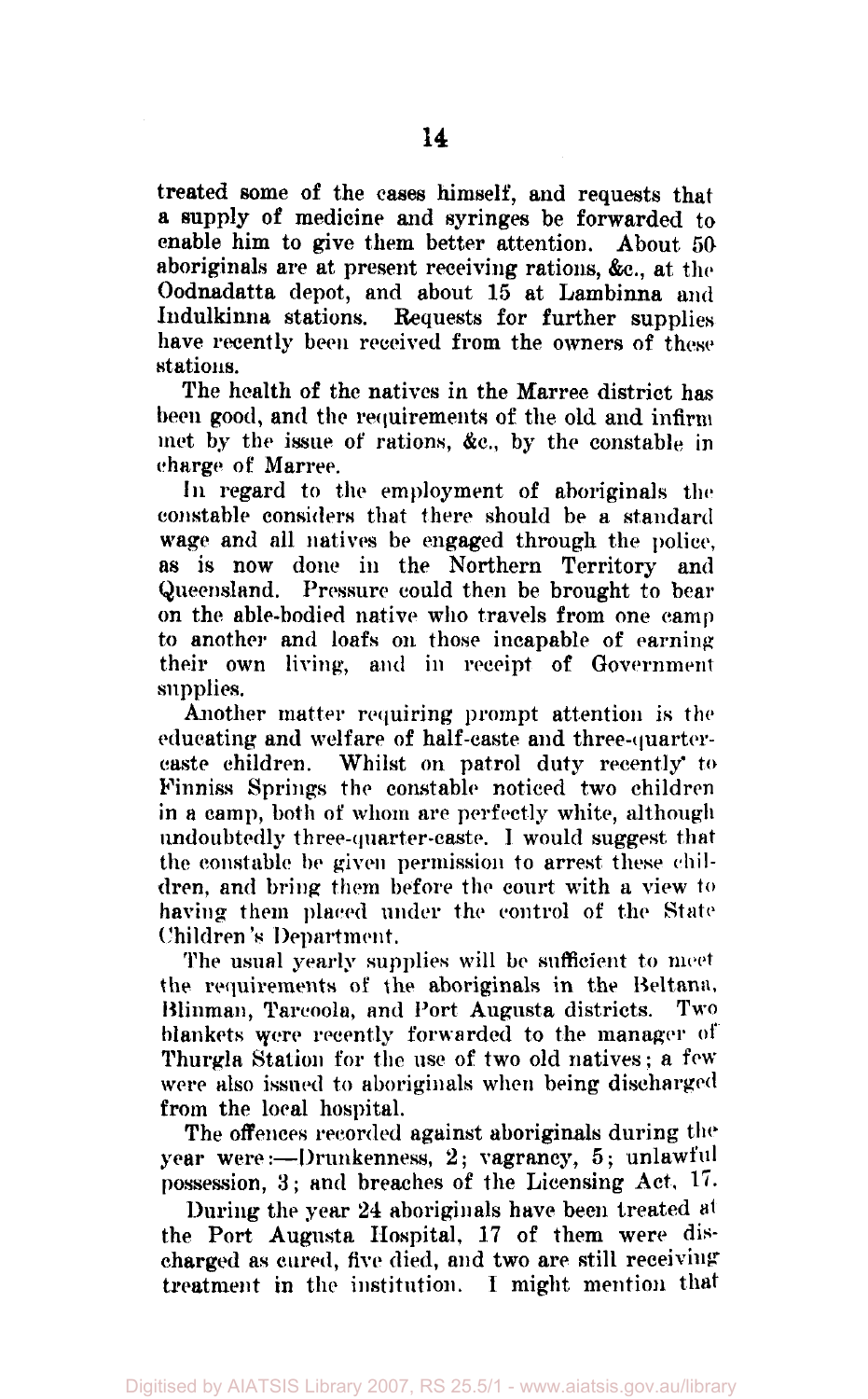every credit is due to Dr. Gorrie and the nursing staff for their untiring care and attention to the natives while under their charge.

*Births.—*Full-bloods—Males, 5; females, 2. Halfbloods—Males, 2; females, 1.

*Deaths.—*Full-bloods—Males, 13; females, 6. Halfbloods—Males. 0; females, 0.

I have, &c,

T. R. MCCARTHY, Inspector.

The Chief Protector of Aboriginals, Adelaide.

# KOONIBBA LUTHERAN MISSION.

Sir—1 have the honor to respectfully submit the following report:—

Owing to an extremely dry period during the most critical time, last season's wheat crops suffered severely: nevertheless, we were able to average about 7 bush. per acre and cut 400 tons of hay off 450 acres. The well-worked fallowed land averaged about During the year 500 sheep were. bought, and the acreage under crop for this season considerably diminished. As the winter rains of 1922 were only moderately heavy our tanks were not nearly filled; in consequence, water had to be carted 15 miles for nearly two months, and most of our stock removed for a still longer period.

Within the last six months a new industry has been introduced. We engaged a master saddler, who is training three native lads. The progress made is very satisfactory, and justifies the new venture.

The average native population was about 150; at times, however, there were considerably more. older natives continue to lead a nomadic life, and have a tendency to drift to the townships, where they are a nuisance. The births show a preponderance of full-bloods, there being four against three half-caste children. Five full-blood natives died, two being under 20 years old, and one half-caste infant. severe form of influenza, which developed into pneumonia, was in most instances the cause of death. It was at times difficult to obtain medical advice.